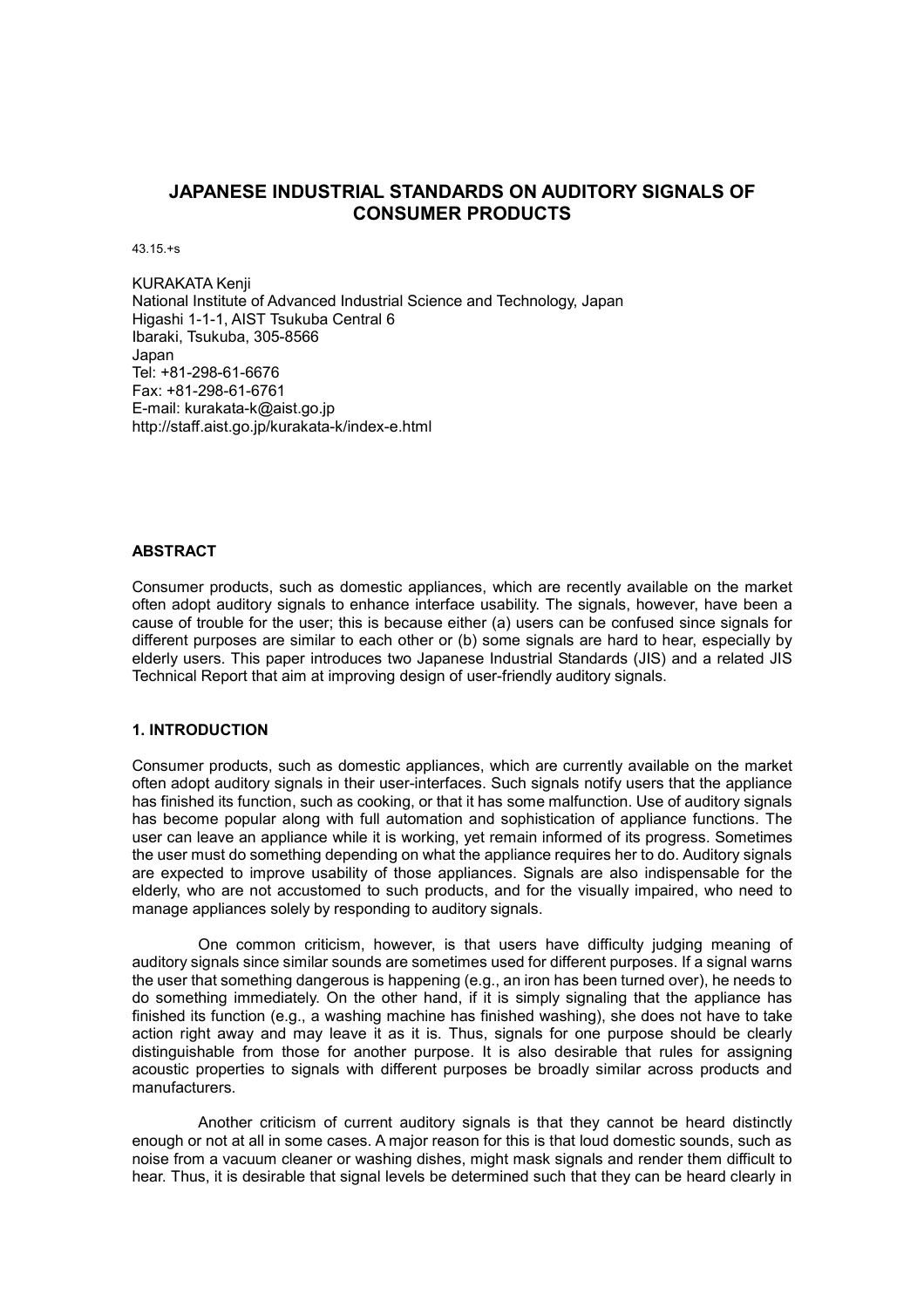noisy situations. Another cause of problems is attributed to reduced hearing ability of elderly persons; ability to discern signals from background noise deteriorates with age. Therefore, signal-level criteria should be carefully determined so that signals can be heard clearly not only by young users, but also elderly users.

In order to help developing user-friendly auditory signals used in consumer products, the Japanese Ministry of Economy, Trade and Industry has been engaged in establishing two Japanese Industrial Standards (JISs) and a JIS Technical Report (TR) in collaboration with the National Institute of Advanced Industrial Science and Technology (AIST), Japan. The following briefly introduces those Standards.

# **2. TEMPORAL PATTERNS OF AUDITORY SIGNALS - JIS S 0013:2002**

JIS S 0013[1] is a comprehensive guideline for product designers to develop auditory signals suitable for the elderly and the visually impaired as well as young people with normal hearing faculties, which was recently established in January 2002. (It is actually a revised version of another Standard[2] and was made separate to expand its contents.). Items prescribed in this Standard are: (a) definitions and classifications of auditory signals, (b) recommended temporal patterns classified in terms of signal purpose, (c) other notes on acoustical properties of auditory signals to make them clearly audible and understandable, such as fundamental frequencies and the number of sound components.

Auditory signals were classified into three types in terms of the signal purpose: (1) *operating and feedback signals* that sound when the user pushes a button on a control panel and tell whether the operation was correctly accepted, (2) *completion signals* that sound when the appliance has finished its function, (3) *attention signals* that notify the user that the machine has some malfunction or that the user has mishandled it.

Although this Standard is to be a basis of related Standards on auditory signals, item (b) was emphasized -- temporal patterns of auditory signals. Confusion caused by similar signals has become a serious matter due to the large number of domestic appliances using auditory signals as described above. Another reason was that temporal pattern is, perceptually, a relatively reliable cue for users to identify auditory signals compared to other cues such as frequency or intensity patterns.

The Standard recommends temporal patterns of auditory signals for each of the three signal types. Patterns were selected based on psychoacoustic experiments where young, elderly, and visually impaired persons served as listeners. In the experiments, listeners were presented with a series of sample signals and rated each of them on a rating scale. For *operating and feedback signals* and *completion signals*, they evaluated how well the signal impression fit the signal purpose. For *attention signals*, they judged the degree of perceived urgency. For every case of judgment, temporal patterns which ranked higher were selected for recommendation.

Figure 1 shows patterns for *operating and feedback signals* prescribed in the Standard. Short single tones were adopted for *start or acceptance signals* and long single tones for *stop signals*. Short paired tones were used for *origin signals* that notify the user that he has returned to the starting point on a cyclic menu. (This signal is especially beneficial for a visually impaired person who gets lost navigating a menu.)

Figures 2 and 3 show examples of recommended patterns for *completion signals* and *attention signals*, respectively. Five patterns were adopted for *completion signals* and four for *attention signals*. Relatively rapid tone sequences were assigned to *attention signals* to elicit the impression of greater urgency.

As more manufacturers design auditory signals following this guideline, inconsistency of signal-patterns will be minimized across manufacturers and products; users will be able to identify more easily the meaning of each signal.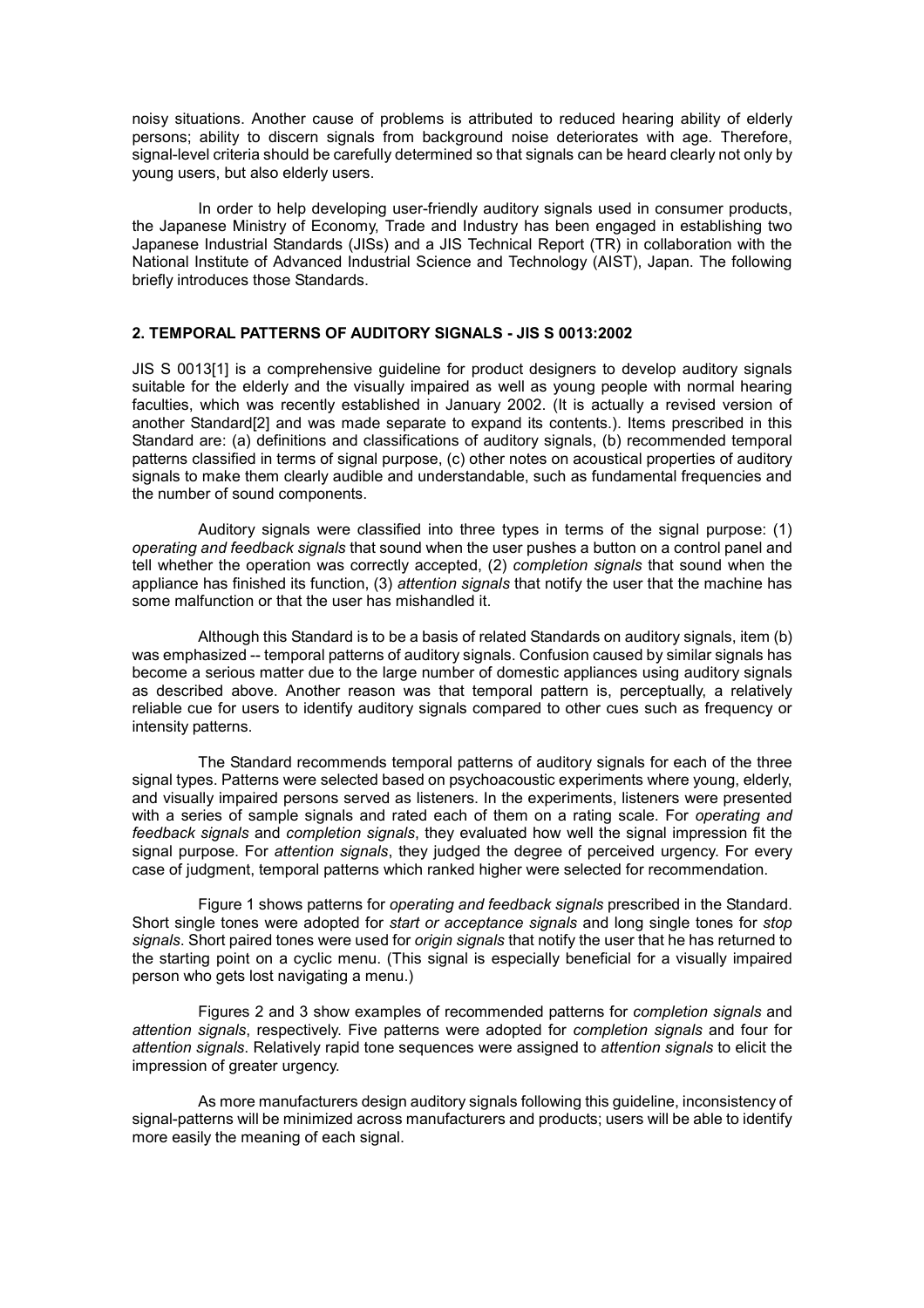| Category                                        | Temporal pattern                                     | Sound<br>type             | ON time<br>s   | OFF time<br>s  | Remarks                                        |
|-------------------------------------------------|------------------------------------------------------|---------------------------|----------------|----------------|------------------------------------------------|
| start or<br>acceptance<br>signal                | ON                                                   | single<br>tone            | $0.1 - 0.15$   |                | short<br>tone                                  |
| stop<br>signal                                  | ON                                                   | single<br>tone            | $0.5 \sim 0.6$ |                | long<br>tone                                   |
| origin<br>signal<br>$\mathcal{L} = \mathcal{R}$ | ON1 ON2<br>OFF<br>$Note: ON1 = ON2$<br>$ON \geq OFF$ | single<br>paired<br>tones | $0.05 - 0.075$ | $0.05 - 0.075$ | paired<br>tones<br>with a<br>short<br>interval |

Fig. 1 Recommended temporal patterns of *operating and feedback signals*.

| Category               | Temporal pattern                                                                                  | Sound<br>type                         | ON time<br>g | OFF time       | Remarks            |
|------------------------|---------------------------------------------------------------------------------------------------|---------------------------------------|--------------|----------------|--------------------|
| comple-<br>tion signal | <b>ON</b>                                                                                         | repeti-<br>tion of<br>single<br>tones | $0.3 - 0.8$  | $0.5 \sim 1.0$ | repeated<br>slowly |
|                        | OFF<br>Note 1.<br>$ON \leq OFF$<br>2. The number of repetitions can<br>be arbitrarily determined. |                                       |              |                |                    |

Fig. 2 An example of recommended temporal patterns of *completion signals*.

| Category            | Temporal pattern                              | Sound<br>type                         | ON time | OFF time<br>s | Remarks             |
|---------------------|-----------------------------------------------|---------------------------------------|---------|---------------|---------------------|
| attention<br>signal | ON<br>-----<br><b>OFF</b><br>$Note: ON = OFF$ | repeti-<br>tion of<br>single<br>tones | 0.1     | 0.1           | repeated<br>rapidly |



# **3. DATABASE OF DOMESTIC SOUNDS – JIS/TR S 0001:2002**

Although JIS S 0013 prescribes basic principles for designing auditory signals, there remains a matter that this Standard does not fully address: sound pressure levels of signals. Since auditory signals may be masked by background domestic noises, designers need to know what level is required for signals to be heard in noisy situations. The working group of the Standard was aware of that problem, but refrained from including definitive descriptions on signal sound levels in the Standard. A variety of domestic sounds come from different sources and have different acoustic properties. They may also differ from room to room. Thus, it was not easy either to propose a method for designing signals which are audible against domestic sounds or make recommendations on necessary sound levels.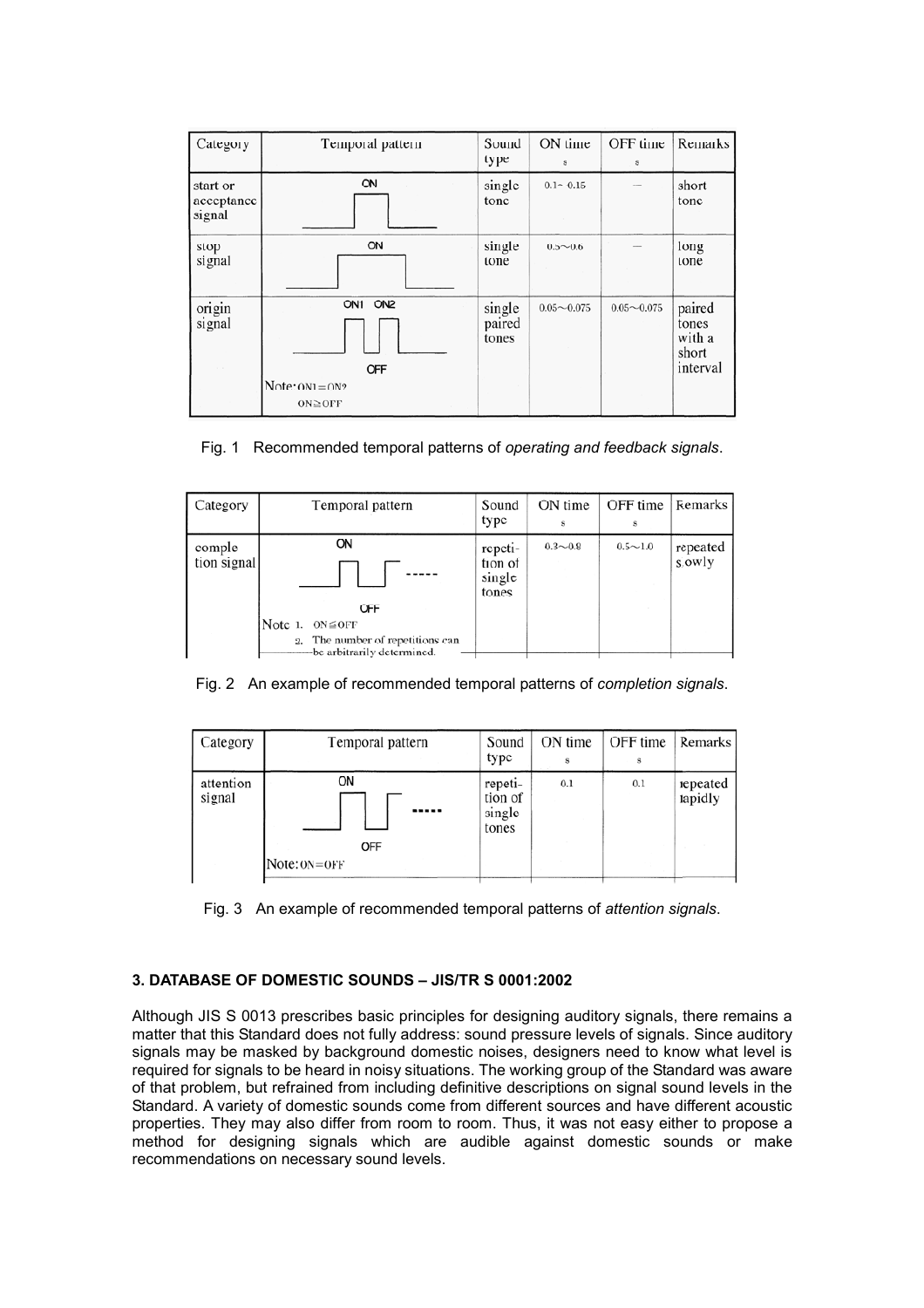Although there may be large differences among domestic sounds, their characteristics can be determined statistically by collecting large quantities of measured data. If their average acoustic properties and statistical distribution are made clear, it would be possible to estimate a sound level necessary for auditory signals to be discerned among background noises.

At the time when JIS S 0013 was established, a database of domestic sounds was made public as JIS/TR S 0001[3]. The TR consists of two database types: (a) a set of graphical data of frequency characteristics of domestic sounds, and (b) a recorded library of domestic sounds that have median frequency characteristics shown in the database (a). The former can be used to find, graphically, combinations of suitable frequencies and sound pressure levels for signals. The latter is contained on a compact disc attached to the main text of the TR. The library can be used in psychoacoustic experiments in which auditory signals are presented with recorded sound(s); listeners then judge, for example, whether they can hear signals against them. Such experiments may be carried out using either a loudspeaker or headphones.

# 3.1 Graphical Data of Domestic Sounds

Recording of domestic sounds was conducted in 14 model or private houses. Recorded sounds were those generated by the following 11 appliances and by a person doing housework in four types of rooms. (1) In a kitchen: washing dishes, boiling water in a pot, a ventilation fan, and a microwave oven. (2) In a washroom: a washing machine, a clothes drier, washing hands, and a hair drier. (3) In a bathroom: running water from a faucet or a shower. (4) In a living room: a television and a vacuum cleaner.

Sounds were recorded with an omni-directional microphone located at a position that would correspond to the center of the head of a person using the appliance or doing housework (Fig. 4a). Thus, recorded sounds have typical characteristics that a person in each situation might perceive.



Fig. 4 A setting of recording apparatus and materials. (a) A microphone, (b) a head and torso simulator. (Recording of a sound of washing dishes.)

Figure 5 shows an example of graphical data showing average one-third octave band levels of domestic sounds. Five curves appear in each graph, each indicating percentile levels of all data recorded in identical conditions. These curves mean, for example, that 90% of data around the median lie within the range between the 5 and 95 percentile levels.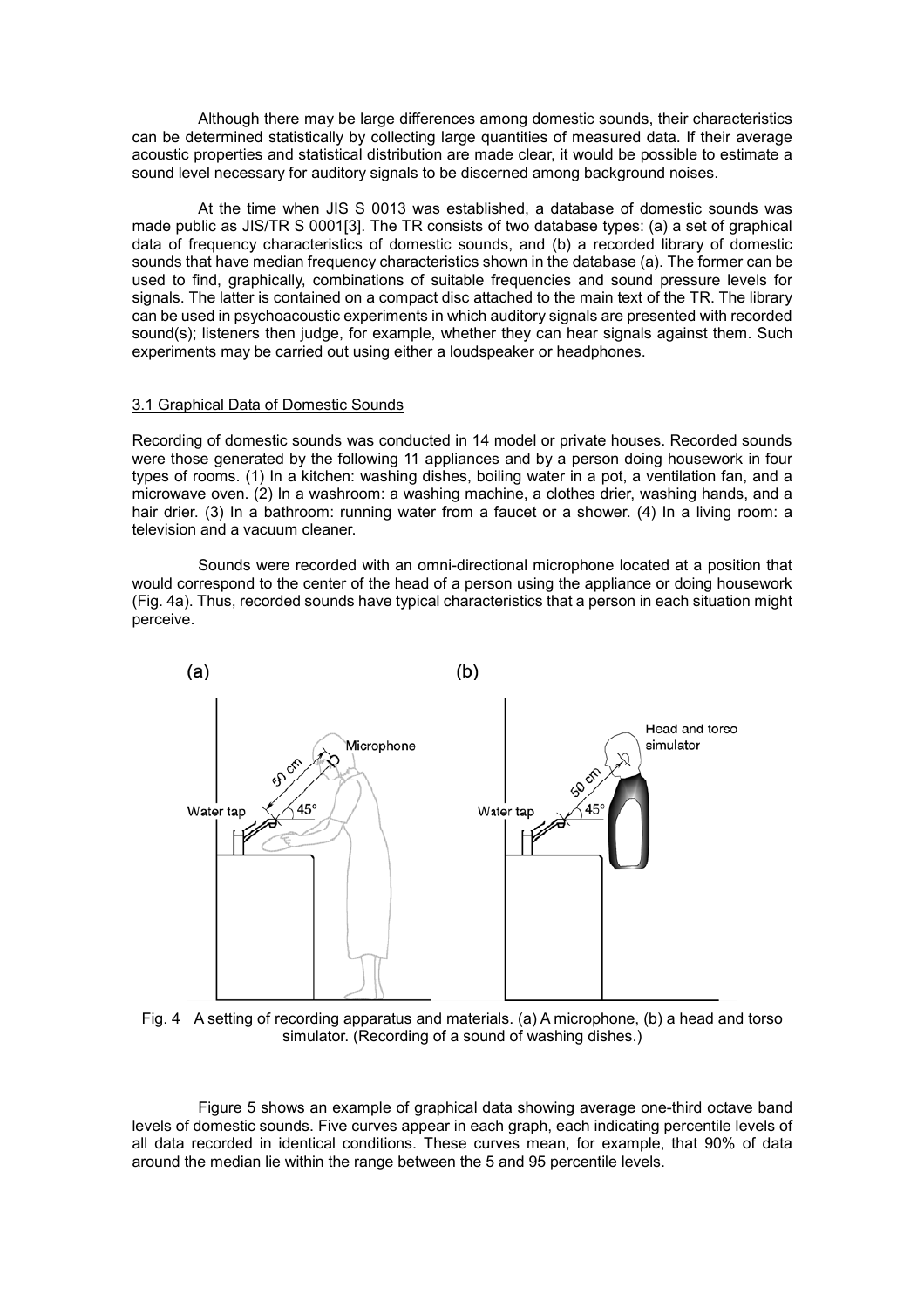When a pure tone is presented against a broadband noise, one can just detect the tone if it has about the same power as that within the critical band with the same center frequency as the pure tone. As the bandwidth of critical bands can be approximated by one-third octave bandwidth when its center frequency is around 500 Hz and above, one-third octave band levels of domestic sounds can be a good measure for audibility of auditory signals presented against them; if a pure tone signal has a sound level sufficiently higher, say 10 dB or more, than the one-third octave band level of a domestic sound at a corresponding center frequency, the signal would be audible for the user in that situation.

As data appear with statistical distributions, one can also use them to determine a sound volume range. For example, if a volume control covers the range corresponding to that between the 5 and 95 percentile levels, one can expect the variable signal would be just detectable in 90% of users' houses by adjusting the volume.



Fig. 5 Graphical data showing domestic sound frequency characteristics. (A sound of washing dishes.)

### 3.2 Recorded Library of Domestic Sounds

Although one-third octave band levels can be used for rough estimation of audibility, some kinds of auditory signals may require further examination. For example, detectability of a sound varying in amplitude or frequency, such as "melody" signals or speech sounds, cannot be estimated based on long-term average characteristics. Elderly people typically have some hearing loss and their hearing ability can be adversely affected by extraneous noise. Thus, product designers need to find a sound level ensuring signal reception for the elderly as well as for young people. Furthermore, the criteria of determining a signal level are not restricted to whether it is detectable or not. Designers may want to know what level is required for a signal to be heard "loudly enough."

Sounds in the library can be used in a psychoacoustic experiment to assess audibility of signals from these points of view. Recording of domestic sounds was done with a microphone (Fig. 4a) and a head and torso simulator (Fig. 4b). Sounds were then modulated to have median frequency characteristics in the graphical data described in the previous section. Thus, if one plays back sounds at a designated level, a domestic sound with typical frequency characteristics in each situation can be reproduced at the listener's position (with a loudspeaker) or at her ears (with headphones).

In the listening experiment, auditory signals in question are presented with domestic sound(s) along with which an appliance with signals would be used. After listening to a signal with